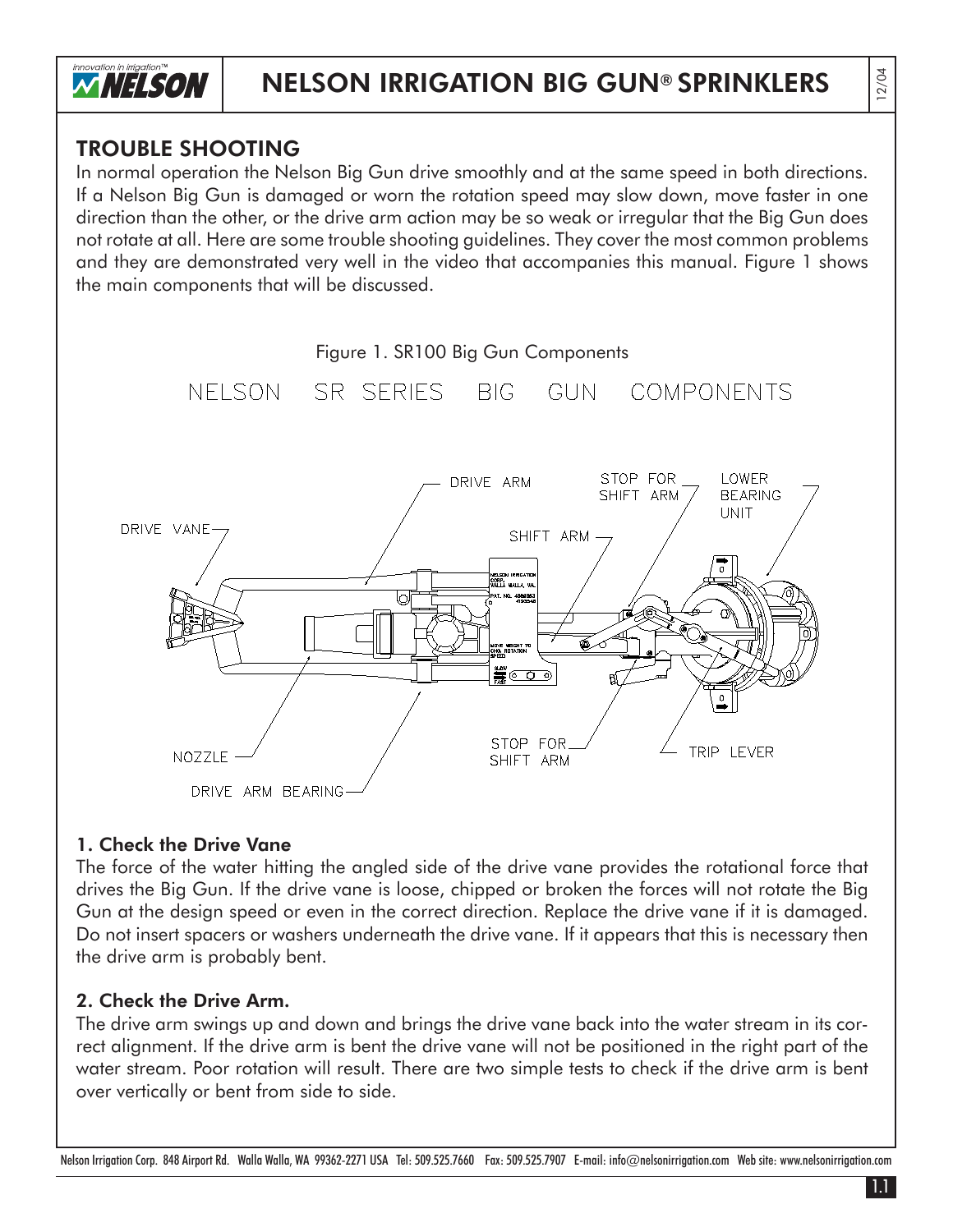

Figure 2. Drive arm test using a straight edge.

If the bottom of the straight edge rests half way up the tooling mark, the drive arm is not bent along its length. The tolerance is 1/16 " or about 1 mm. If the drive arm is bent it can be bent back into shape, but care is required.

The SR150 and SR200 can be checked in a similar way. The SR150 has a gun site on the drive vane and an X on the tooling mark to site onto.

## Test the arm for a side to side bend.

This test involves using a needle gauge specifically made for this purpose or a steel rule. Both methods are shown in the video. The procedure for using a needle gauge is shown in figure 3.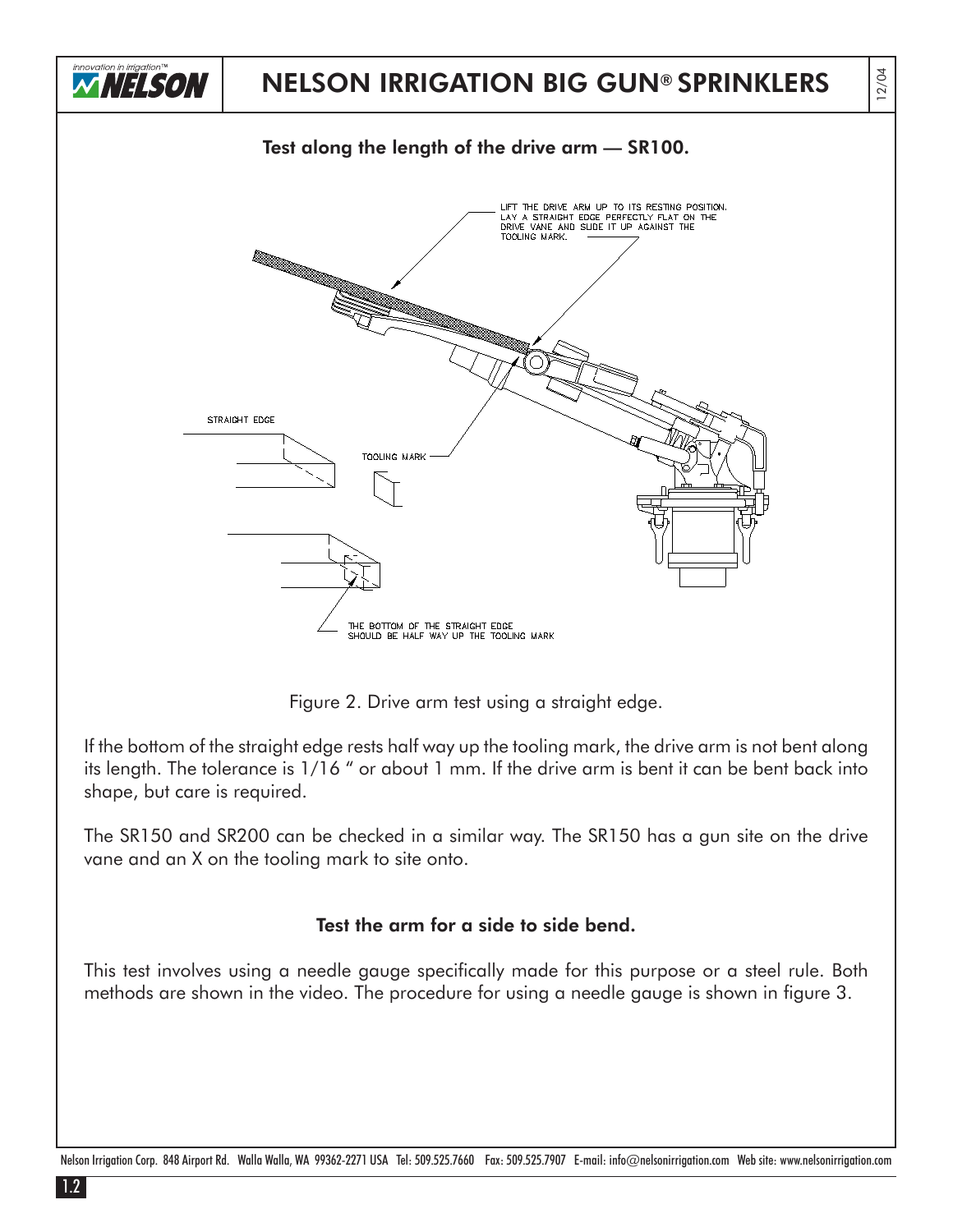

12/04





Figure 3. Nelson SR Series Big Gun Needle Gauge Set Up.

Nelson Irrigation Corp. 848 Airport Rd. Walla Walla, WA 99362-2271 USA Tel: 509.525.7660 Fax: 509.525.7907 E-mail: info@nelsonirrigation.com Web site: www.nelsonirrigation.com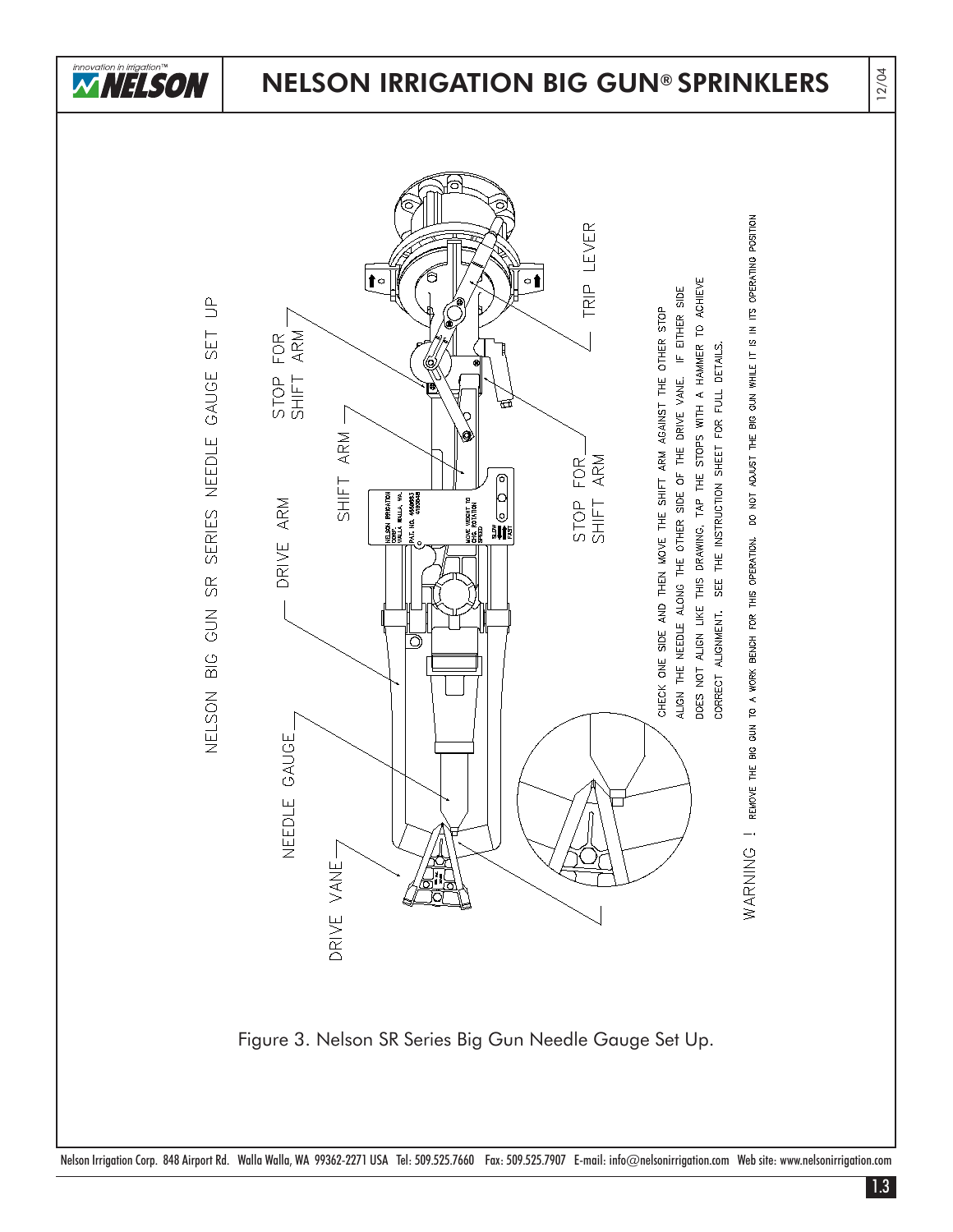

12/04

Needle Gauge Instructions. See figure 3.

- 1. Secure the Big Gun in a vise on a work bench.
- 2. Remove the nozzle and in its place screw on the needle gauge and needle gauge holder
- 3. Move the trip lever over to one of its stops making sure that the shift arm travels over to a stop and the drive arm has also swung completely to one side.
- 4. Pull the needle gauge out until it touches the drive vane. See the drawing detail for the correct alignment. If the alignment is out, tap the stop for the shift arm with a hammer until the alignment is correct.
- 5. Move the trip lever over to the opposite side making sure that the shift arm travels over to the other stop and the drive arm has also swung over completely to the other side.
- 6. Pull the needle gauge out until it touches the drive vane and if adjustment is necessary tap the shift arm stop with a hammer until the alignment is correct.
- 7. Unscrew the needle gauge holder and remove the holder and the needle gauge. Reinstall the nozzle.
- 8. Please note that this operation is potentially very dangerous if carried out with the gun in its operating position. If water pressure was turned on the Big Gun would fire the needle gauge out like a cannon.

The steel rule method is shown in figure 4. The method is useful on all SR models of the Big Gun.

Nelson Irrigation Corp. 848 Airport Rd. Walla Walla, WA 99362-2271 USA Tel: 509.525.7660 Fax: 509.525.7907 E-mail: info@nelsonirrigation.com Web site: www.nelsonirrigation.com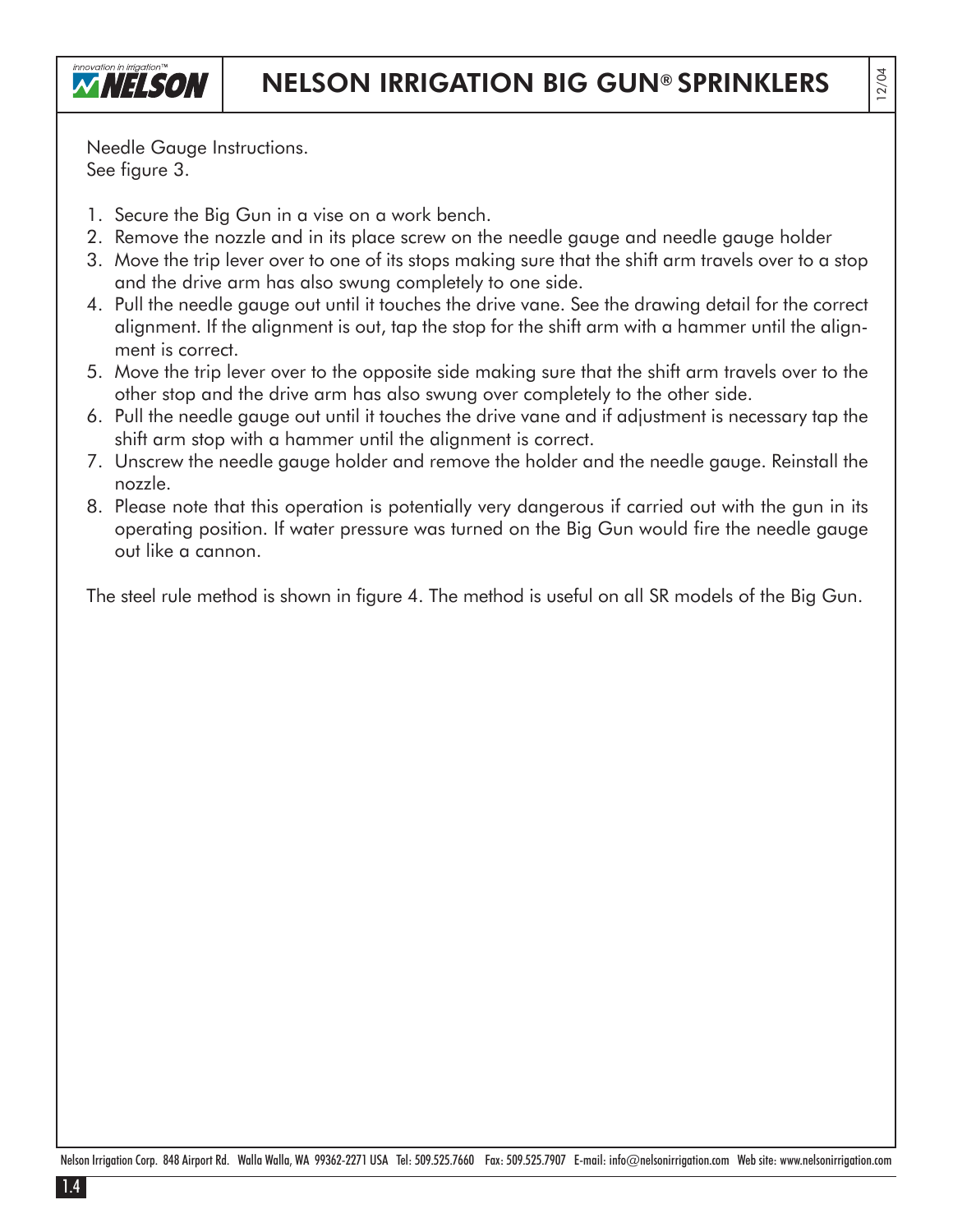

STEEL RULE METHOD FOR CHECKING THE DRIVE ARM FOR SIDE TO SIDE BENDS

FOR SR100, SR150, AND SR200 MODELS



PLACE THE STEEL RULER AGAINST THE DRIVE VANE IN ONE OF ITS LOWEST SLOTS.<br>PUSH THE DRIVE ARM FULLY OVER TO ONE SIDE AND SLIDE THE RULER<br>UNTIL IT TOUCHES THE NOZZLE. NOTE THE LOCATION WHERE THE TIP OF THE RULER<br>TOUCHES THE N OTHER SIDE. SLIDE THE RULER UNTIL IT TOUCHES THE NOZZLE. THE POINT WHERE THE<br>RULER TOUCHES THE NOZZLE SHOULD BE EXACTLY OPPOSITE THE SAME LOCATION ON THE<br>OTHER SIDE.

Figure 4. Steel Rule Method for checking side to side bends.

Nelson Irrigation Corp. 848 Airport Rd. Walla Walla, WA 99362-2271 USA Tel: 509.525.7660 Fax: 509.525.7907 E-mail: info@nelsonirrigation.com Web site: www.nelsonirrigation.com

12/04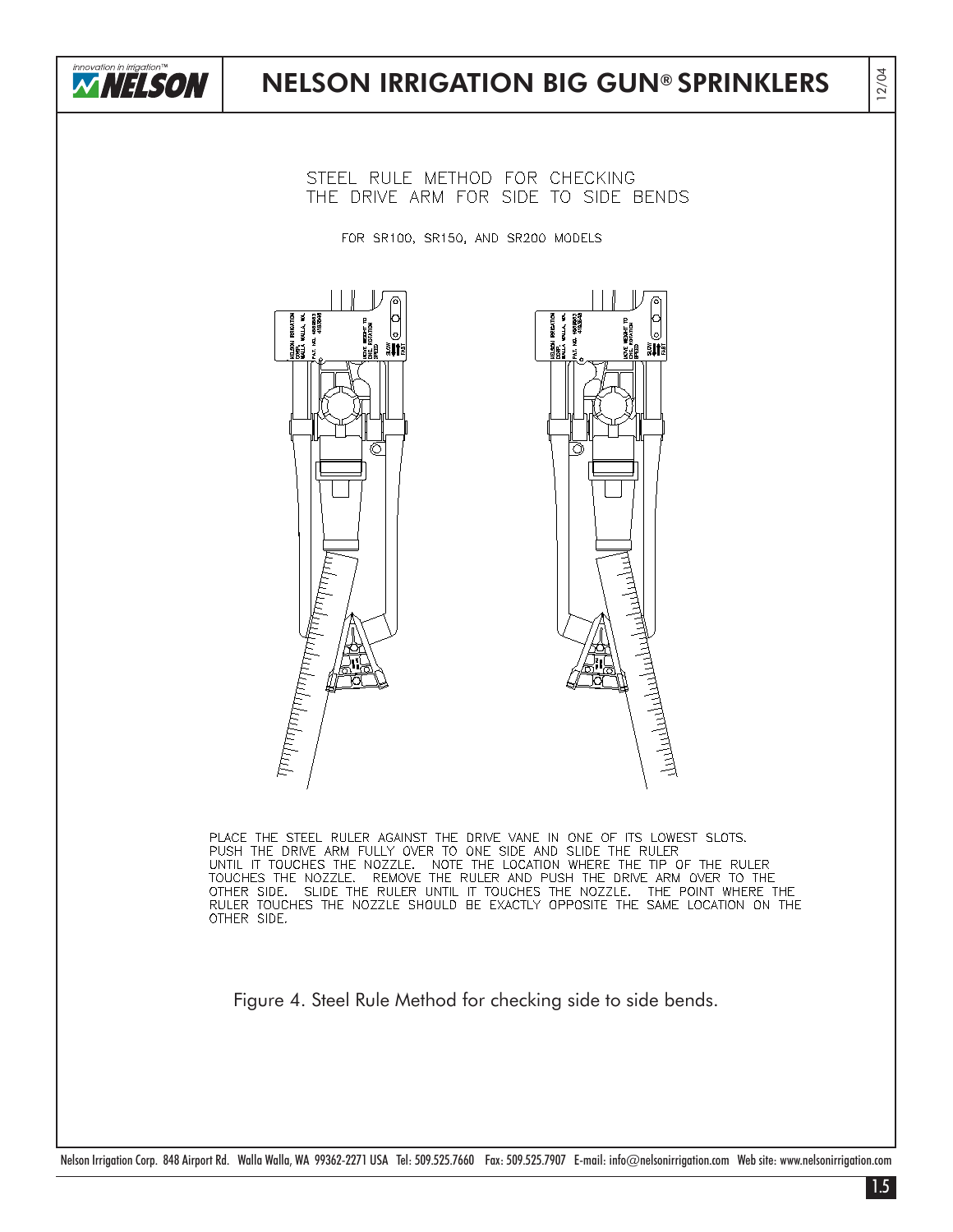

12/04

#### 3. Check the Drive Arm Bearings.

If the drive arm bearings are rusty, seized or if a seal is broken the drive arm will not move up and down freely. It will have a weak stroke and the gun may rotate poorly. Figure 4. shows a simple test to see if the drive arm bearings are in good order.



Nelson Irrigation Corp. 848 Airport Rd. Walla Walla, WA 99362-2271 USA Tel: 509.525.7660 Fax: 509.525.7907 E-mail: info@nelsonirrigation.com Web site: www.nelsonirrigation.com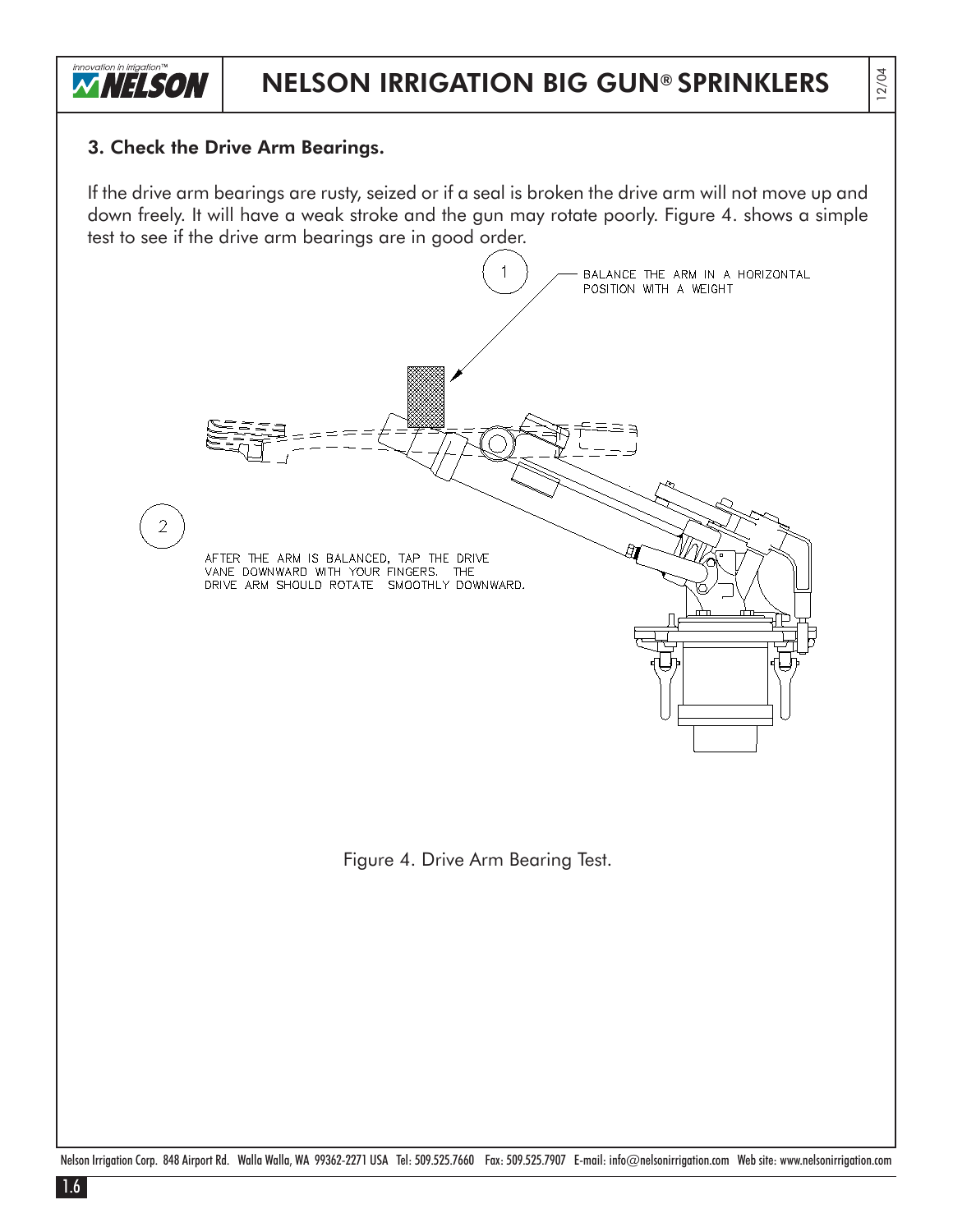

#### 4. Lower Bearing Unit

The lower bearing unit has a long operating like. If the Big Gun is old or if it has been operated in adverse conditions the bearings and seals may need to be replaced. The lower bearing unit can be tested by measuring how much force is required to rotate the Big Gun. Figure 5 outlines the procedure.



Nelson Irrigation Corp. 848 Airport Rd. Walla Walla, WA 99362-2271 USA Tel: 509.525.7660 Fax: 509.525.7907 E-mail: info@nelsonirrigation.com Web site: www.nelsonirrigation.com

12/04

1.7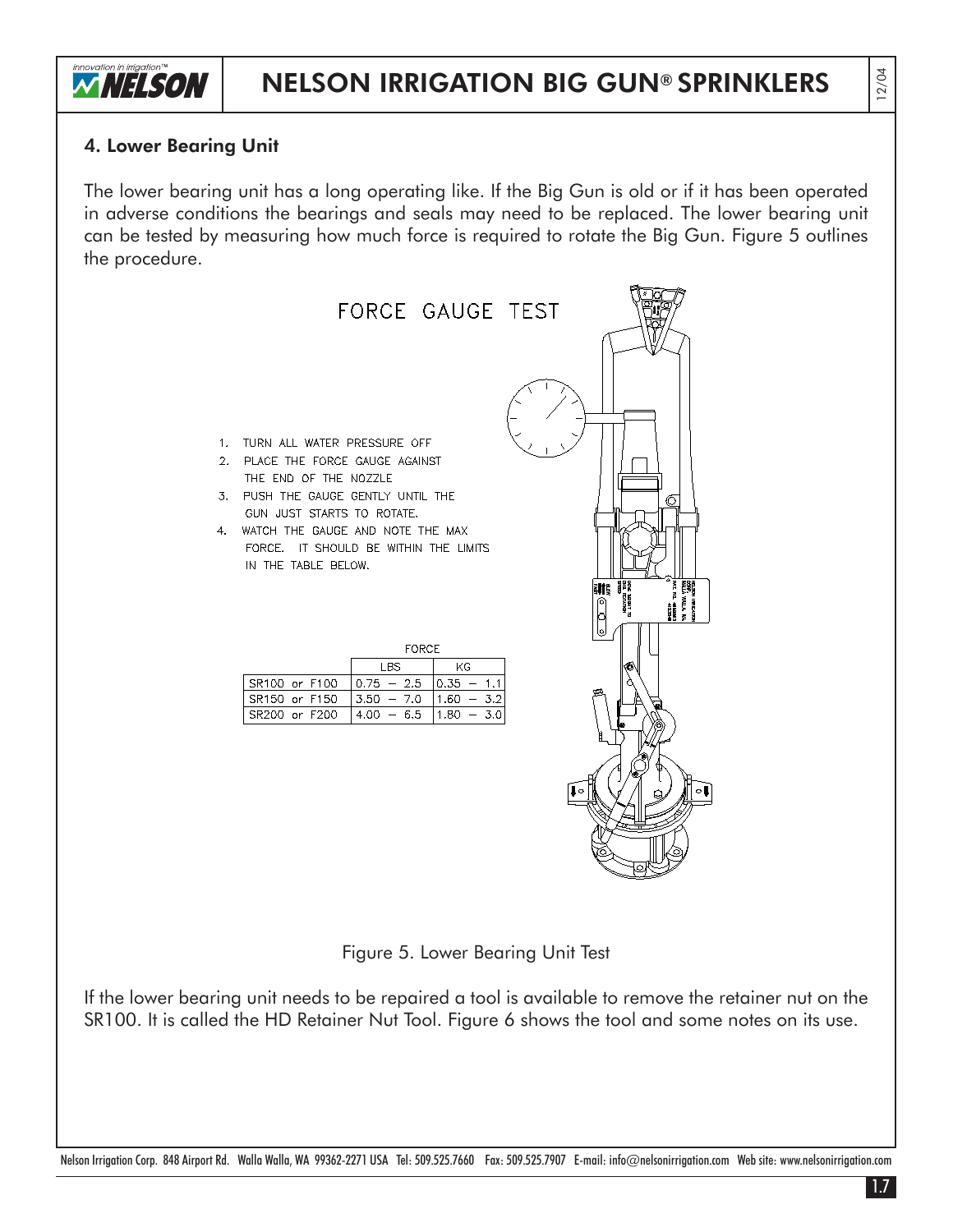

Nelson Irrigation Corp. 848 Airport Rd. Walla Walla, WA 99362-2271 USA Tel: 509.525.7660 Fax: 509.525.7907 E-mail: info@nelsonirrigation.com Web site: www.nelsonirrigation.com